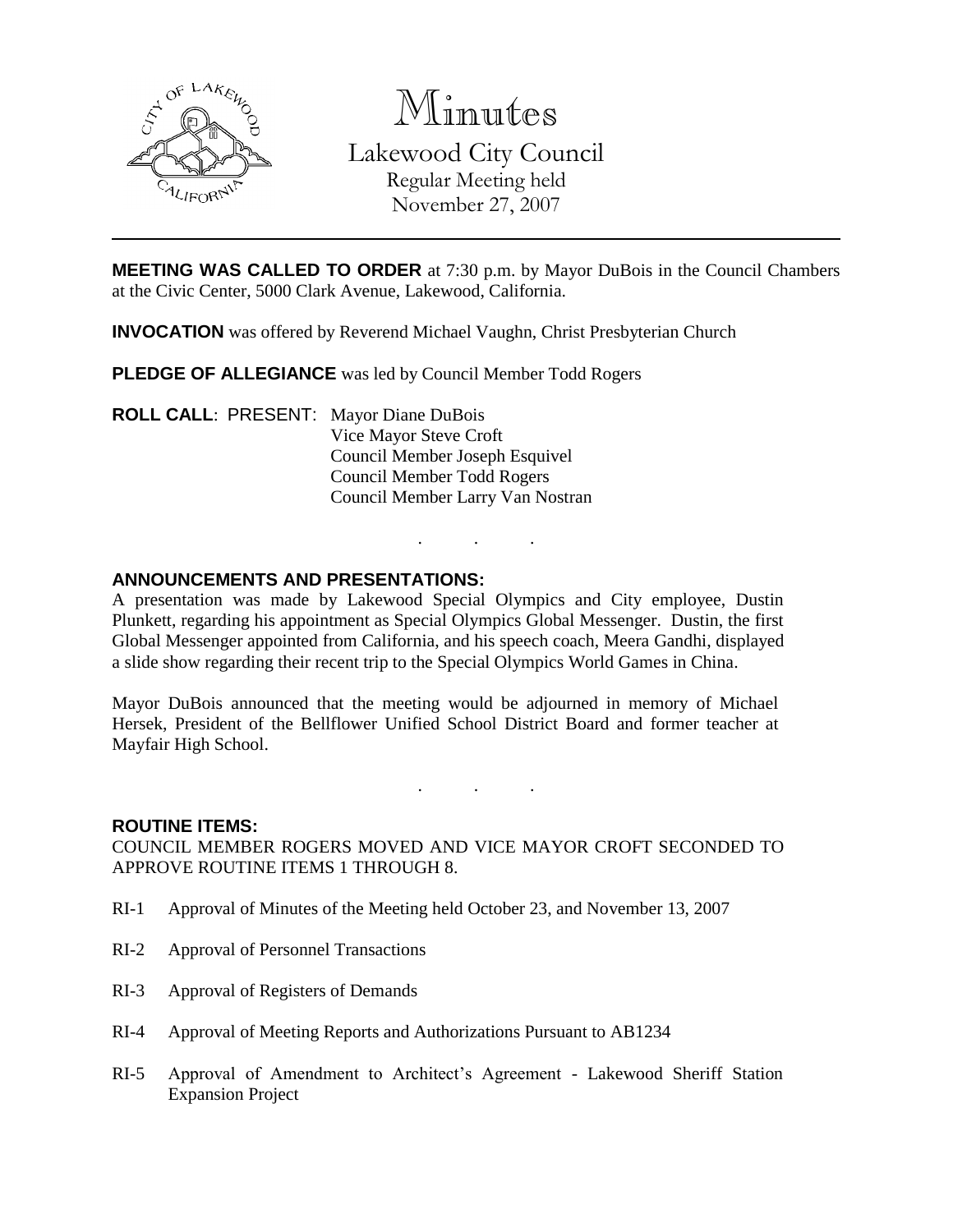City Council Minutes November 27, 2007 Page 2

#### **ROUTINE ITEMS:** Continued

- RI-6 Approval of Amendment to Service Provider Agreement with Electro Dynamic Services
- RI-7 Approval of Monthly Report of Investment Transactions
- RI-8 Approval of Agreement for Construction Emergency Services with Har-Bro

UPON ROLL CALL VOTE, THE MOTION WAS APPROVED:

AYES: COUNCIL MEMBERS: Van Nostran, Esquivel, Croft, Rogers and DuBois NAYS: COUNCIL MEMBERS: None

## **1.1 • SPECIFIC PLAN, ORDINANCE NO. 2007-9**

Community Development Director Jack Gonsalves displayed slides and gave a brief presentation based on the item in the agenda. He reported there was an application for a specific plan which would allow the expansion of an existing single-family residence located in the M-F-R zone. He advised the Specific Plan was necessary due to a narrow lot with non-conforming side yard setbacks. He noted that Development Review Board (DRB) approval of the plans would be required prior to the issuance of building permits. It was the recommendation of the Planning and Environment Commission that the City Council conduct a public hearing and introduce Ordinance No. 2007-9 to approve the Specific Plan.

. . .

Mr. Gonsalves confirmed for Council Member Rogers that no objections to the project were raised during the Planning and Environment Commission's review of the proposal.

Council Members Rogers and Van Nostran both expressed concern about the safety of the property having a single entrance. City Attorney Steve Skolnik stated that a second outside door could be required as part of the DRB approval or could be attached as a condition of approval of the Specific Plan.

Mayor DuBois opened the public hearing at 8:02 p.m. and called for anyone in the audience wishing to address the City Council on this matter. There was no response.

Anna Parra stated she was the applicant and had no problem including an additional outside door in the project.

ORDINANCE NO. 2007-9; AN ORDINANCE OF THE CITY COUNCIL OF THE CITY OF LAKEWOOD ADOPTING THE SPECIFIC PLAN

COUNCIL MEMBER VAN NOSTRAN MOVED AND COUNCIL MEMBER ESQUIVEL SECONDED TO CLOSE THE PUBLIC HEARING.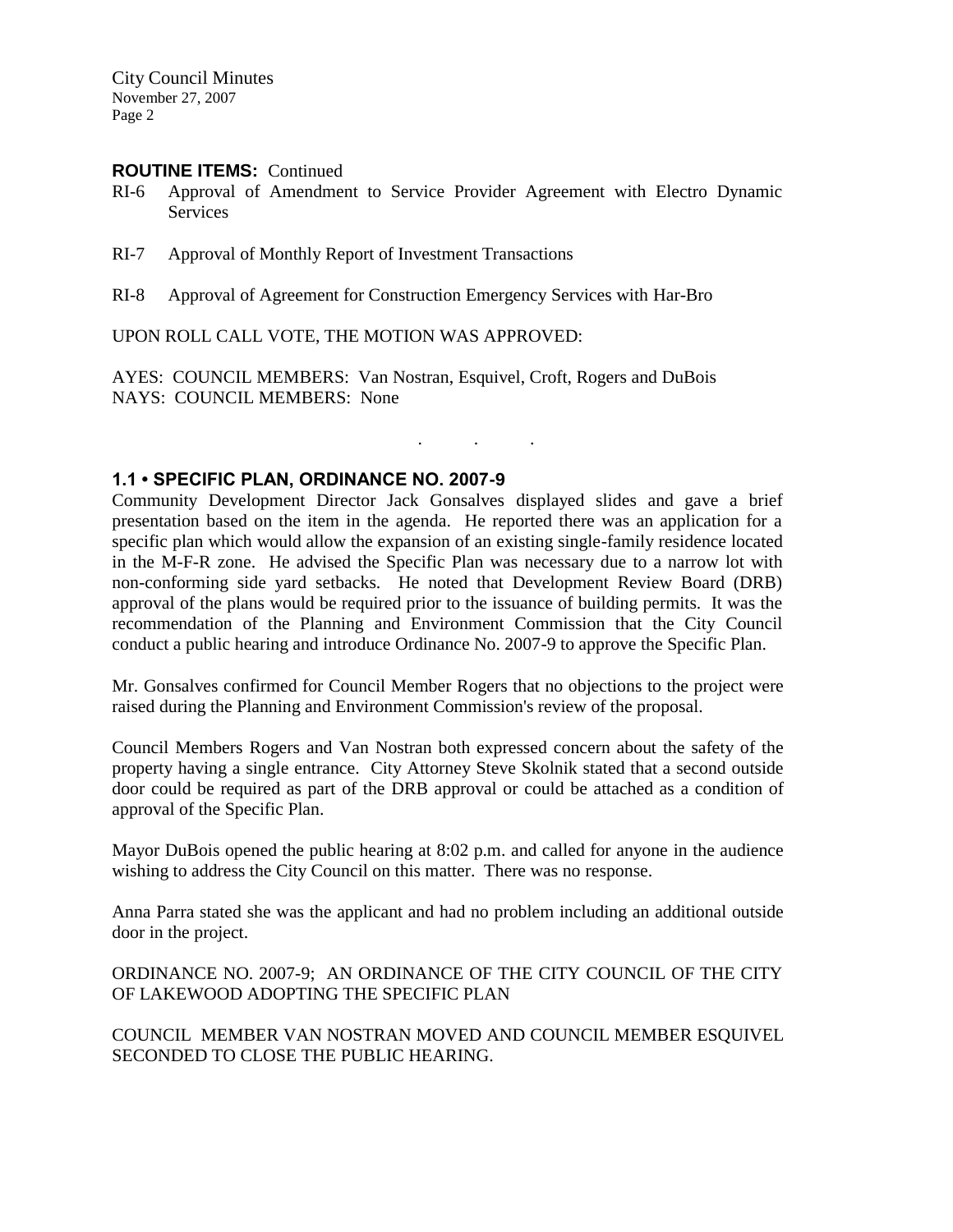**1.1 • SPECIFIC PLAN FOR 20604 ALBURTIS AVENUE** - Continued UPON ROLL CALL VOTE, THE MOTION WAS APPROVED:

AYES: COUNCIL MEMBERS: Van Nostran, Esquivel, Croft, Rogers and DuBois NAYS: COUNCIL MEMBERS: None

COUNCIL MEMBER VAN NOSTRAN MOVED AND COUNCIL MEMBER ESQUIVEL SECONDED TO INTRODUCE ORDINANCE NO. 2007-9 WITH AN ADDED CONDITION FOR AN ADDITIONAL OUTSIDE DOOR. UPON ROLL CALL VOTE, THE MOTION WAS APPROVED:

AYES: COUNCIL MEMBERS: Van Nostran, Esquivel, Croft, Rogers and DuBois NAYS: COUNCIL MEMBERS: None

# **2.1 • ADOPTING BY REFERENCE THE LOS ANGELES COUNTY 2008 FIRE CODE AND SETTING A PUBLIC HEARING ON THE ADOPTION OF SAID CODE**

. . .

The City Attorney advised that the Lakewood Municipal Code was structured so that certain uniform codes, such as the Fire Code, were adopted by reference. He noted that the County of Los Angeles was in the process of adopting the 2008 Fire Code, which would require the City to adopt this newer version by reference. Prepared for City Council consideration was an ordinance adopting the Code and a resolution setting a public hearing prior to adoption. He stated that the Fire Marshall would be invited to attend the public hearing and advise the Council of the code changes.

RESOLUTION NO. 2007-60; AN ORDINANCE OF THE CITY COUNCIL OF THE CITY OF LAKEWOOD DECLARING ITS INTENT TO ADOPT BY REFERENCE THE 2008 FIRE CODE OF THE COUNTY OF LOS ANGELES, WHICH IN TURN ADOPTS BY REFERENCE THE 2007 EDITION OF THE CALIFORNIA FIRE CODE WITH CERTAIN AMENDMENTS, AS SET FORTH IN TITLE 32 OF THE LOS ANGELES COUNTY CODE, AND TO AMEND SECTION 3101 OF THE LAKEWOOD MUNICIPAL CODE, AND SETTING HEARING THEREON BEFORE THE CITY COUNCIL AT 7:30 P.M. ON TUESDAY, JANUARY 8, 2008, IN THE CITY COUNCIL CHAMBERS, 5000 CLARK AVENUE, LAKEWOOD, CALIFORNIA

ORDINANCE NO. 2007-10; AN ORDINANCE OF THE CITY COUNCIL OF THE CITY OF LAKEWOOD ADOPTING BY REFERENCE THE 2008 FIRE CODE OF THE COUNTY OF LOS ANGELES, WHICH IN TURN ADOPTS BY REFERENCE THE 2007 EDITION OF THE CALIFORNIA FIRE CODE WITH CERTAIN AMENDMENTS, AS SET FORTH IN TITLE 32 OF THE LOS ANGELES COUNTY CODE, AND AMENDING SECTION 3101 OF THE LAKEWOOD MUNICIPAL CODE

COUNCIL MEMBER ROGERS MOVED AND VICE MAYOR CROFT SECONDED TO INTRODUCE ORDINANCE NO. 2007-10 AND ADOPT RESOLUTION NO. 2007-60.